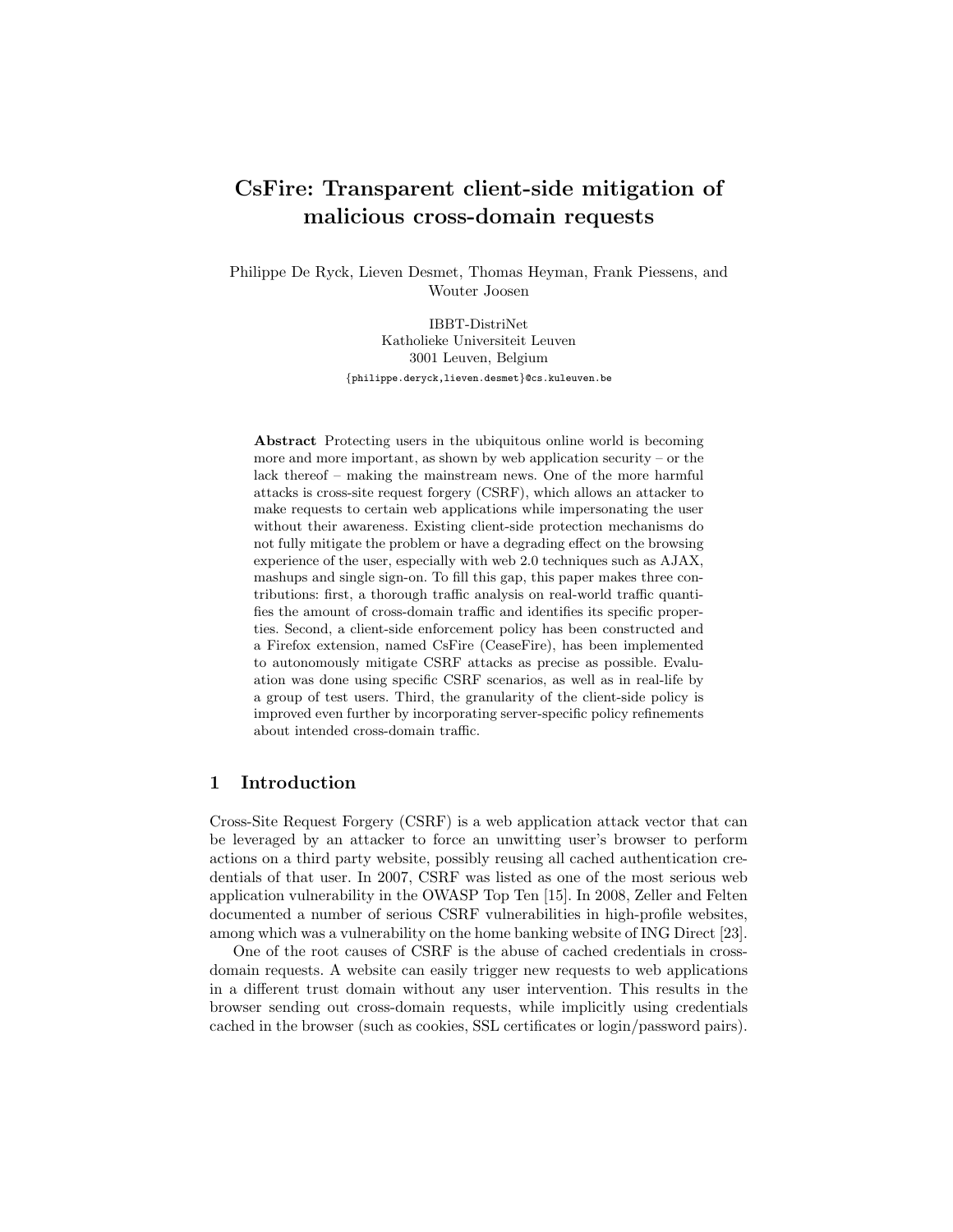From a server point of view, these implicitly authenticated requests are legitimate and are requested on behalf of the user. The user, however, is not aware that he sent out those requests, nor that he approved them.

Currently, a whole range of techniques exist to mitigate CSRF, either by protecting the server application or by protecting the end-user (e.g. via a browser extension or a client-side proxy). Unfortunately, the server-side protection mechanisms are not yet widely adopted. On the other side, most of the client-side solutions provide only limited protection or can not deal with complex web 2.0 applications, which use techniques such as AJAX, mashups or single sign-on (SSO). As a result, even the most cautious web user is unable to appropriately protect himself against CSRF, without compromising heavily on usability. Therefore, it is necessary to construct more robust client-side protection techniques against CSRF, capable of dealing with current and next-generation web applications.

This paper presents the following contributions. First, it describes the results of an extensive, real-world traffic analysis. This analysis shows how many of the requests a browser makes are cross-domain and what their properties are. Second, we define CsFire, an autonomous client-side protection policy, which is independent of user-input or server-provided information. This policy will determine which cross-domain traffic is considered harmful and will propose an appropriate action, such as blocking the request or removing the implicit authentication credentials from the request. The paper also discusses how this policy can be enforced within the Firefox browser. Finally, this autonomous policy can be extended by server-specific refinements, to achieve a more flexible and fine-grained enforcement.

This research builds upon previous work [13]. The main achievements with respect to the previous preliminary results are (1) a much finer-grained policy allowing a secure-by-default solution without service degradation, and (2) a thorough evaluation of the proposed prototype.

The remainder of this paper is structured as follows. Section 2 provides some background information on CSRF, explores the current state-of-the-art and defines the requirements of client-side mitigation solutions. Next, the detailed traffic analysis results are presented, along with the autonomous client policy, in Section 3. Section 4 describes the client-side solution in great detail. The refinements with server-specific policies and its implementation are discussed in Section 5. Our solution is evaluated extensively by means of test scenarios, along with a group of test users. The evaluation results can be found in Section 6. In Section 7, the presented work is related to alternative mitigation techniques and, finally, Section 8 summarizes the contributions of this paper.

# 2 Background

This section provides some background information on CSRF and available countermeasures. We will also define the requirements for client-side mitigation against CSRF.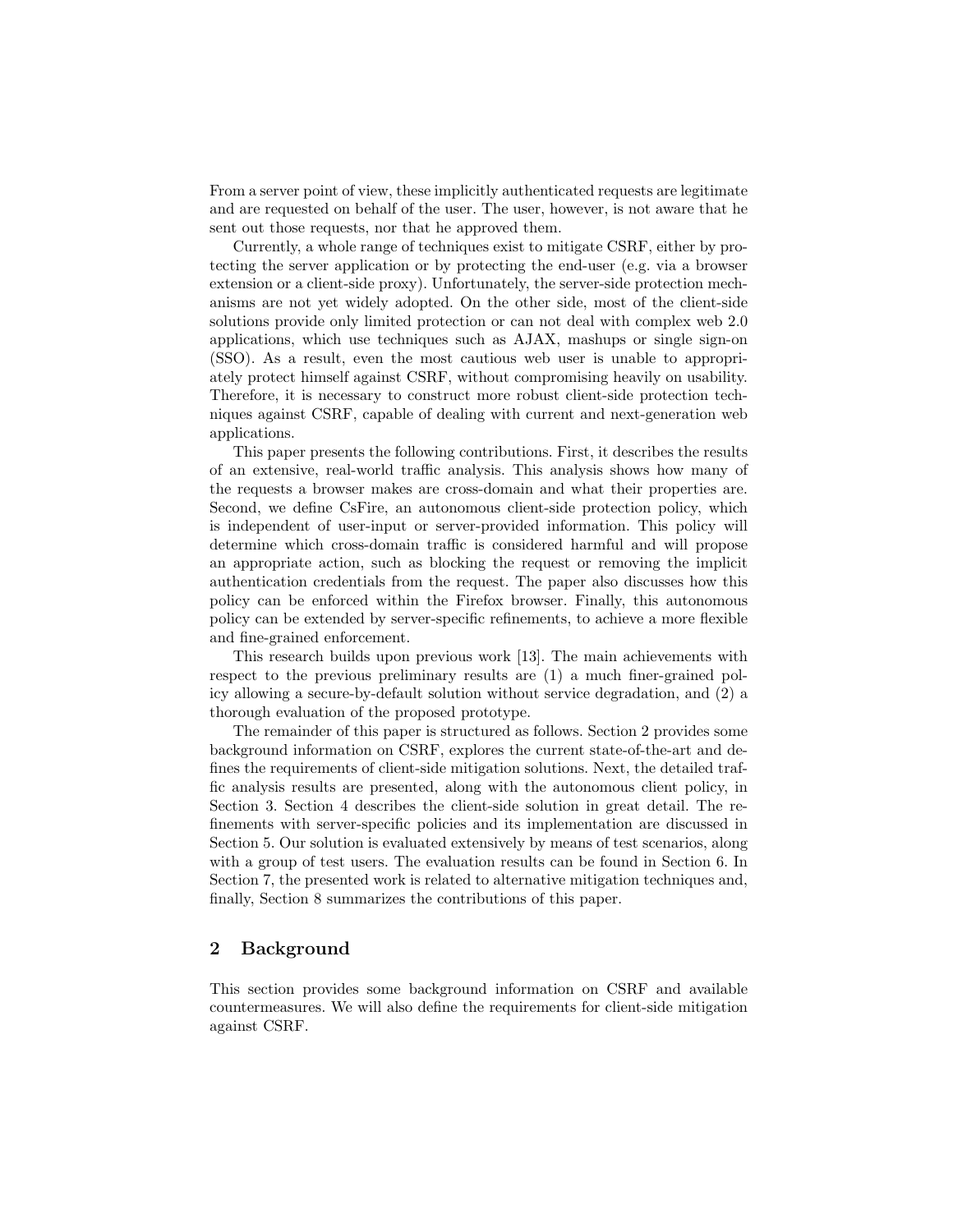### 2.1 Cross-Site Request Forgery (CSRF)

HTTP is a stateless client-server protocol [5], which uses certain methods to transfer data between web servers and browsers. The two most frequently used HTTP methods are GET and POST. Conforming to the HTTP specification, GET methods are used to fetch data from the server, whereas POST methods are used to update server state. In practice however, GET and POST methods are used interchangeably, and both can trigger server-side state changes.

Because of the stateless nature of HTTP, session management is built on top of HTTP. This is typically done by means of cookies, which are small amounts of session-specific data, created by the server application and stored in the browser. Alternative approaches such as URL rewriting or hidden form parameters exist as well [17]. This session-specific data is sent back with each request to that particular web application, without any user intervention.

Similarly, HTTP basic authentication attaches encoded credentials to each individual request to enable server-side authentication and authorization. For user convenience, the credentials are typically cached within the browser, and are only requested once for the lifespan of the browser session.

Other (albeit lesser used) authentication schemes include client side SSL and IP-based access control [9], of which the latter is mainly used on intranets. This paper will focus on the first two authentication mechanisms.

To perform a successful CSRF attack, a number of conditions need to be met:

- 1. The target website must use implicit authentication, such as through cookies or HTTP authentication, as mentioned above.
- 2. The targeted user must already have been authenticated to the target web application, and the user's browser must have cached the authentication credentials.
- 3. An attacker forces the user's browser to make an HTTP request to the target web application.

When all three conditions are met, the browser will automatically add the implicit authentication, making the request appear as a legitimate one to the target server.

In general, CSRF attacks happen cross-domain, where an attacker tricks the user into connecting to another site. Strictly speaking, CSRF can also occur within the same domain, e.g. due to a script injection vulnerability or when multiple users can host a web site within the same domain (universities, ISP's, . . . ). The focus of this paper lies on the cross-domain CSRF attacks.

#### 2.2 Existing countermeasures

A number of CSRF protection techniques exist, by either protecting the server application or by protecting the end-user. This section briefly discusses both.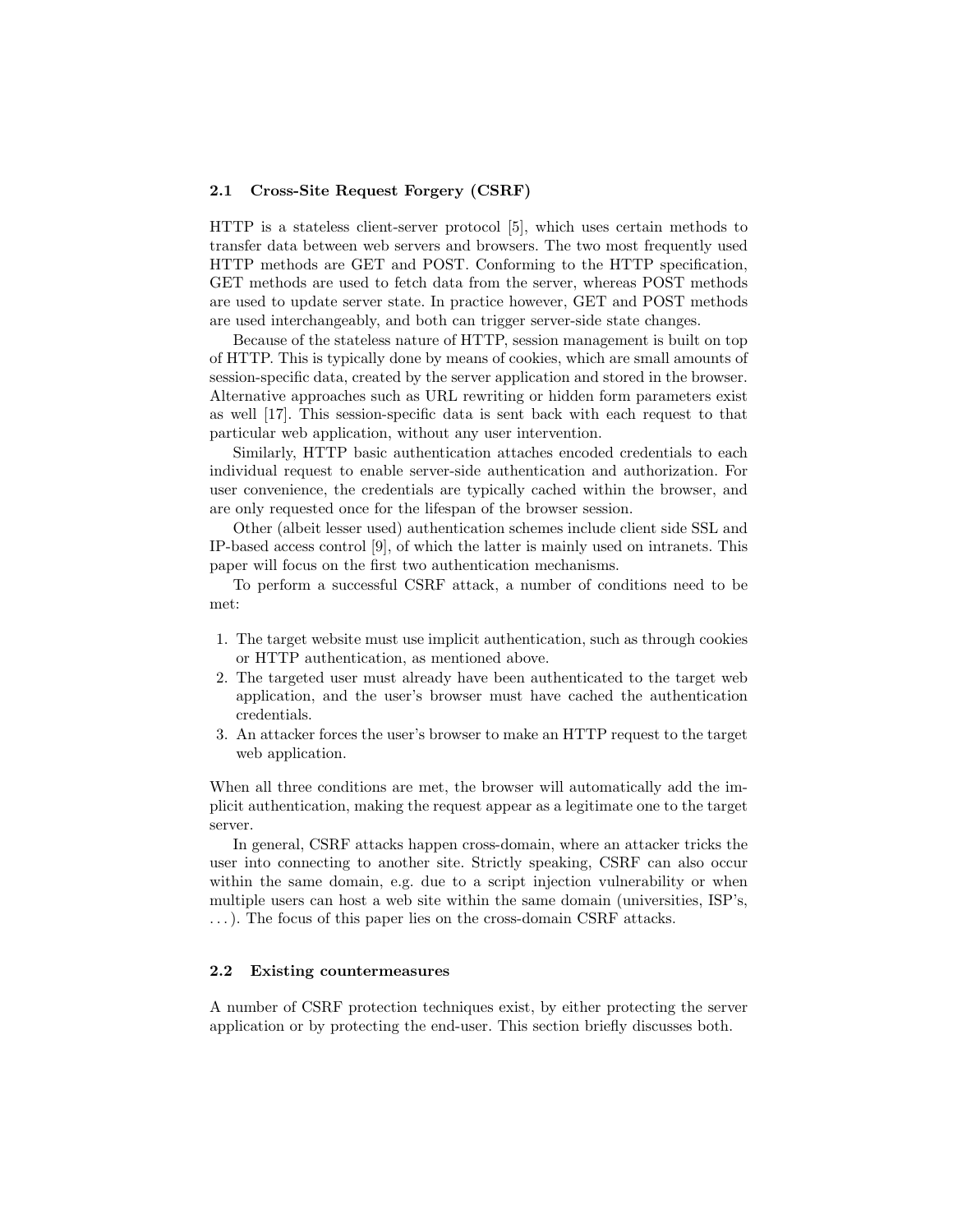Client-side countermeasures The most widespread countermeasure is the Same Origin Policy (SOP) [22], implemented in most browsers. This policy limits access to DOM properties and methods to scripts from the same 'origin', where origin is usually defined as the triple  $\leq$  domain name, protocol, tcp port $>^1$ . This prevents a malicious script on the website evil.com from reading out session identifiers stored in a cookie from homebanking.com, for example. Unfortunately, the protection offered by the SOP is insufficient. Although the SOP prevents the requesting script from accessing the cookies or DOM properties of a page from another origin, it does not prevent an attacker from making requests to other origins. The attacker can still trigger new requests and use cached credentials, even though the SOP prevents the attacker from processing responses sent back from the server.

On top of SOP, client-side countermeasures exist to monitor and filter crossdomain requests. They typically operate as a client-side proxy [9] or as an extension in the browser [18,23]. These countermeasures monitor outgoing requests and incoming responses, and filter out implicit authentication or block crossdomain requests. Unfortunately, these client-side mitigation techniques suffer from various problems, as will be discussed in Section 7.

Server-side countermeasures A number of server-side mitigation techniques exists as well, of which the most popular class is the use of secret tokens [4,10,16]. Each response from the server embeds a secret token into the web page (e.g. a hidden parameter in an HTML form). For each incoming request, the server verifies that the received token originated from the server, and is correctly bound to the user's session. Since the SOP prevents the attacker from reading responses from other origins, this is an effective server-side countermeasure.

Another class of server-side countermeasure relies on the HTTP referer header to determine the origin of the request. Unfortunately, quite often browsers or proxies block this header for privacy reasons [2]. Furthermore, an attacker can spoof HTTP headers, e.g. via Flash or request smuggling [11,12].

More intrusively, Barth et al. propose an additional HTTP header to indicate the origin of the request [2]. This header should not be removed by the browser or proxies, and is less privacy-intrusive than the referer. In addition to such an origin header, W3C proposes to add additional headers to the responses as well, to give server-side cross-domain information to the browser [19].

#### 2.3 Requirements for client-side protection

As stated before, the quality and applicability of the client-side countermeasures is still inadequate. The client-side mechanisms are necessarily generic, as they have to work for every web application, in every application domain. This usually makes them too coarse grained, often resulting in too permissive or too restrictive enforcement. In addition, most countermeasures do not handle current technologies well, such as JavaScript, AJAX and single sign-on (SSO).

<sup>&</sup>lt;sup>1</sup> This definition of 'origin' will be used throughout the remainder of this paper.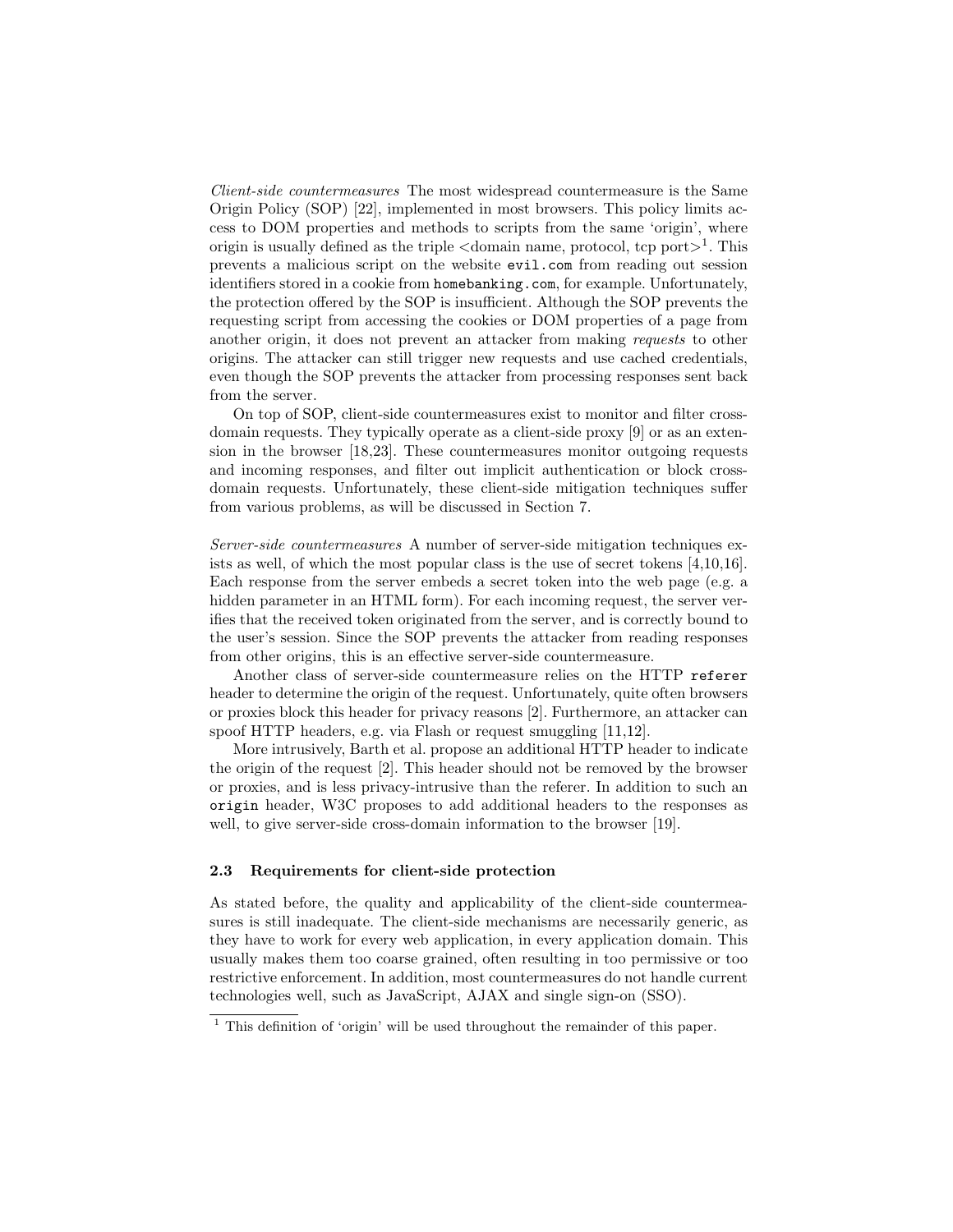Therefore, we propose the following requirements for a client-side CSRF solution in a contemporary web 2.0 context.

- **R1.** The client-side protection should not depend on user input. Nowadays, a substantial fraction of web requests in an average browsing session is crossdomain (see Section 6). It is infeasible for the user to validate requests. Furthermore, users can not be expected to know which third parties a web application needs to function correctly. Therefore, a transparent operation is essential.
- **R2.** The protection mechanism should be usable in a web 2.0 context, without noticeable service degradation. The solution should support the dynamic interaction behavior of today's applications (i.e., 'mashups'), and embrace current and future web technologies.
- R3. Secure by default. The solution should have minimal false negatives using its default configuration.

### 3 Secure cross-domain policy

The previous sections have made clear that even though there are effective countermeasures available, the user is left vulnerable due to the slow adoption of these countermeasures. In this section we will propose a policy defining exactly which cross-domain traffic is allowed and when protective measures need to be taken. This fine-grained policy, which is the main contribution of this paper, allows the users to protect themselves from malicious attackers and ill-secured websites.

To be able to determine an effective policy, information about cross-domain traffic is of crucial importance. By analyzing common cross-domain traffic, we can determine which request properties the policy enforcement mechanism can use to base its decisions on.

#### 3.1 Properties of cross-domain traffic

We have collected real-life traffic from about 15 volunteers over a time period of 2 weeks, resulting in a total of 750334 requests. The analysis of this traffic has revealed a number of properties that can be used to determine a secure crossdomain policy. We will discuss the traffic by pointing out how the requests are distributed in the total data set. We will examine the data through the strict SOP, which uses the triple  $\lt$  full domain name, protocol, tcp port $>$ , as well as the relaxed SOP, which only considers the actual domain name (e.g. example.com. These detailed results are consistent with one million earlier recorded requests, as reported in [13].

A first overview, presented in Table 1, shows the distribution between the different request methods (GET, POST and other). Striking is that for the strict SOP, almost 43% of the requests are cross-domain. For the relaxed SOP, this is nearly 33%. The number of cross-domain requests is dominated by GET requests, with the POST requests having a minimal share.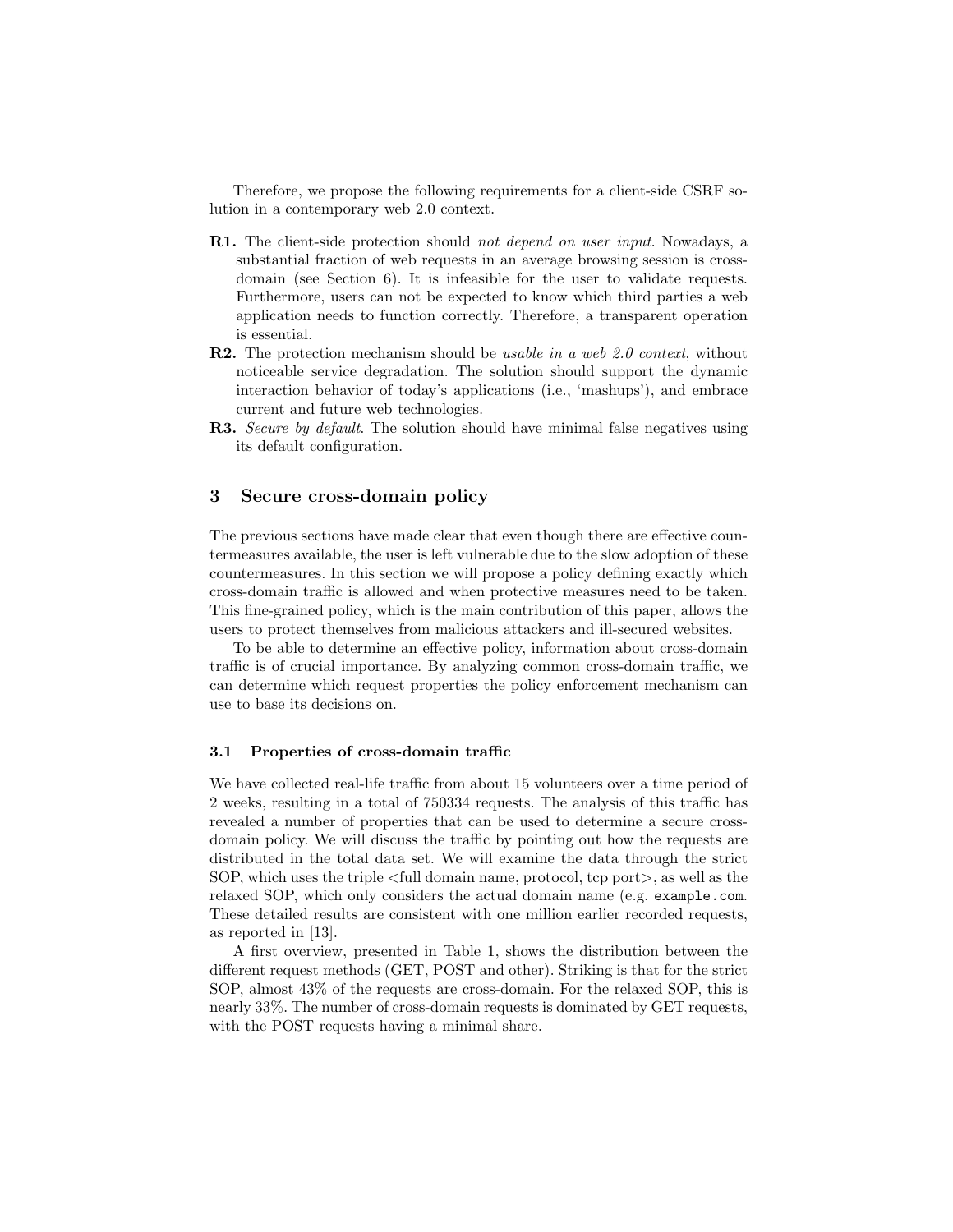As far as the other methods are concerned, we have discovered a very small number of HEAD and OPTIONS requests. Due to their insignificant amount, we do not focus on this type of requests. We do acknowledge that they need to be investigated in future research.

|                       | <b>GET</b>                        | <b>POST</b> | Other | Total                                 |
|-----------------------|-----------------------------------|-------------|-------|---------------------------------------|
| Cross-domain requests | 320529                            | 1793        |       | 322322                                |
| (strict SOP)          | $(42.72\%)$ $(0.24\%)$ $(0.00\%)$ |             |       | $(42.96\%)$                           |
| Cross-domain requests | 242084                            | 1503        |       | 243587                                |
| (relaxed SOP)         | $(32.26\%)$ $(0.20\%)$ $(0.00\%)$ |             |       | $(32.46\%)$                           |
| All requests          | 722298                            | 28025       |       | 750334                                |
|                       |                                   |             |       | $(96.26\%)(3.74\%)(0.00\%)(100.00\%)$ |

Table 1. Traffic statistics: overview of all traffic (for each row, the percentages of the first 3 columns add up to the percentage of the last column)

Table 2 shows a detailed analysis of the GET requests. The columns show how much requests carry parameters (Params), how many requests are initiated by direct user interaction, such as clicking a link or submitting a form (User), how many requests contain a cookie header (Cookies) and how many requests carry HTTP authentication credentials (HTTP Auth). The results show that approximately 24% of the GET requests contain parameters. Furthermore, we can see that a very small amount of the GET-requests, especially of the cross-domain GET requests, originate from direct user interaction. The data also shows that cookies are a very popular authentication mechanism, whereas HTTP authentication is rarely used for cross-domain requests.

|                       | Params                           | User |                                    | Cookies HTTP Auth | Total       |
|-----------------------|----------------------------------|------|------------------------------------|-------------------|-------------|
| Cross-domain requests | 82587                            | 1734 | 116632                             | 26                | 320529      |
| (strict SOP)          |                                  |      | $(25.77\%)$ $(0.54\%)$ $(36.39\%)$ | $(0.08\%)$        | $(42.72\%)$ |
| Cross-domain requests | 58372                            | 1100 | 59980                              |                   | 242084      |
| (relaxed SOP)         |                                  |      | $(24.11\%)$ $(0.45\%)$ $(24.78\%)$ | $(0.00\%)$        | $(32.26\%)$ |
| All GET requests      | 168509                           | 7132 | 411056                             | 651               | 722298      |
|                       | $  (23.33\%) (0.99\%) (56.91\%)$ |      |                                    | $(0.89\%)$        | $(96.26\%)$ |

Table 2. Traffic statistics: overview of GET requests (for each row, the percentages in the columns are independent of each other and calculated against the total in the last column)

The analysis of the POST requests is summarized in Table 3, categorized in the same way as the GET requests, except for the presence of parameters. This data shows the same patterns as for the GET requests, albeit on a much smaller scale. We do see a larger percentage of cross-domain requests being initiated by the user, instead of being conducted automatically. Again, the HTTP authentication mechanism suffers in popularity, but cookies are used quite often.

#### 3.2 Defining a policy

A policy blocking all cross-domain traffic is undoubtedly the most secure policy. However, from the traffic analysis we can easily conclude that this would lead to a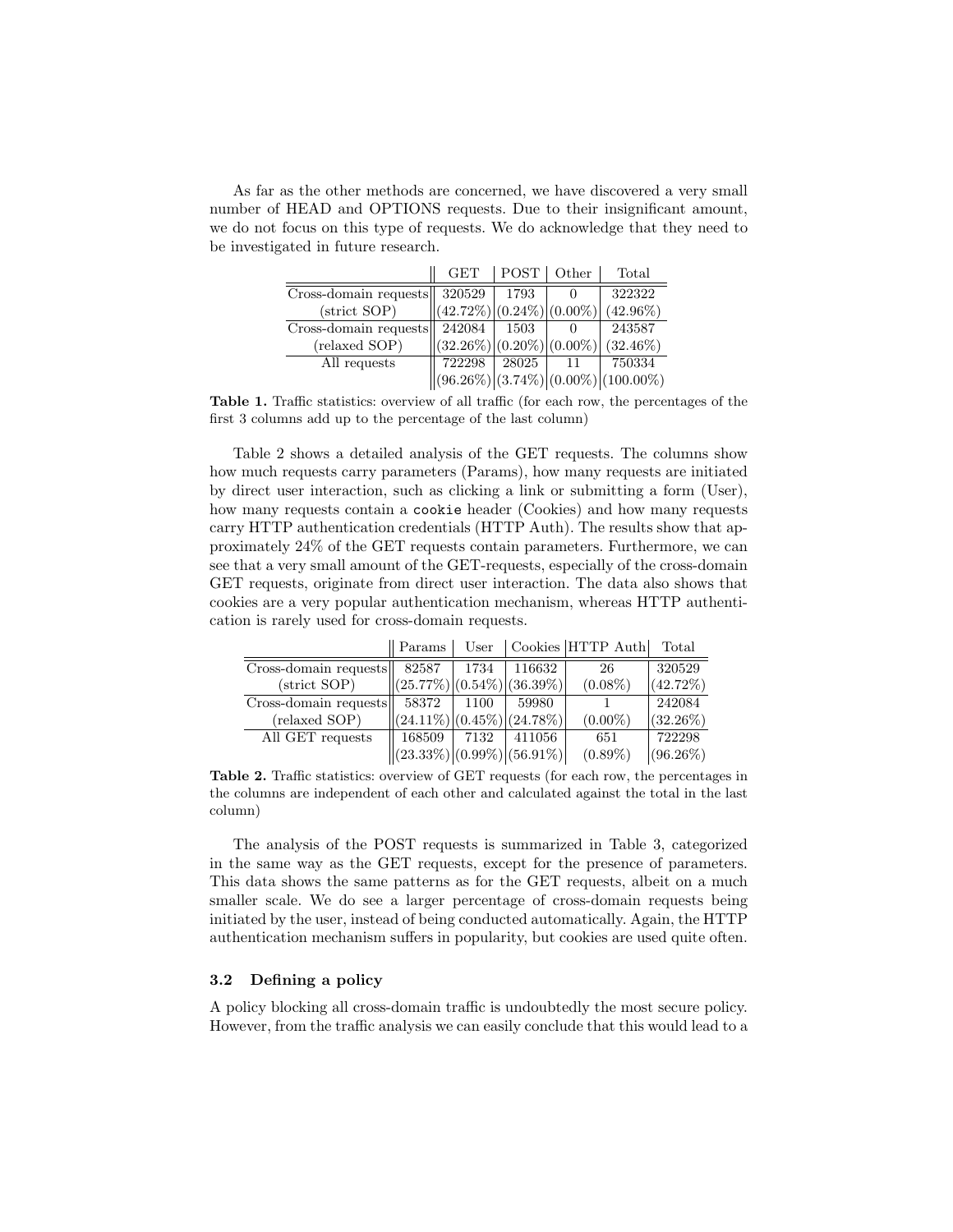|                       | User       |                        | Cookies HTTP Auth | Total      |
|-----------------------|------------|------------------------|-------------------|------------|
| Cross-domain requests | 158        | 1005                   |                   | 1793       |
| (strict SOP)          |            | $(8.81\%)$ (56.05%)    | $(0.00\%)$        | $(0.24\%)$ |
| Cross-domain requests | 25         | 753                    |                   | 1503       |
| (relaxed SOP)         | $(1.66\%)$ | $(50.10\%)$            | $(0.00\%)$        | $(0.20\%)$ |
| All POST requests     | 930        | 23056                  | 96                | 28025      |
|                       |            | $ (3.32\%) (82.27\%) $ | $(1.99\%)$        | $(3.74\%)$ |

Table 3. Traffic statistics: overview of POST requests (for each row, the percentages in the columns are independent of each other and calculated against the total in the last column)

severely degraded user experience, which conflicts with the second requirement of a good client-side solution. A policy that meets all three requirements will have to be more fine-grained and sophisticated. To achieve this goal, the policy can choose from three options for cross-domain requests: the two extremes are either allowing or blocking a cross-domain request. The road in the middle leads to stripping the request from authentication information, either in the form of cookies or HTTP authentication headers.

In order to preserve as much compatibility as possible, we have chosen to use the relaxed SOP to determine whether a request is cross-domain or not. This is comparable to JavaScript, where a relaxation of the origin is also allowed. We will now define the policy actions for each type of request and where possible, we will add further refinements. We will start by examining POST requests, followed by the GET requests. An overview of the policy is given in Table 4.

For a relaxed SOP, the traffic analysis shows that only 0.20  $\%$  of the crossdomain requests are POST requests, of which 1.66% is the result of direct user interaction. Therefore, we propose to strip all POST requests, even the manually submitted POST requests. This effectively protects the user from potentially dangerous UI redressing attacks [14], while having a minimal effect on the user experience.

Even though the HTTP protocol specification [5] states that GET requests should not have state-altering effects, we will ensure that CSRF attacks using GET requests are also prevented. This means that the policy for GET requests will have to be fine-grained. Since requests with parameters have a higher risk factor, we will define different rules for GET requests carrying parameters and GET requests without any parameters. The traffic analysis has shown that crossdomain GET requests with parameters are very common, which means that the attack vector is quite large too. Therefore, we propose to strip all GET requests with parameters from any authentication information. The GET requests without any parameters are less risky, since they are not likely to have a state-altering effect. Therefore, we have decided to allow GET requests with no parameters, if the request originates from user-interaction (e.g. clicking on a link). This helps preserving the unaltered user experience, because otherwise, when the user is logged in on a certain website, such as Facebook, and follows a link to www.facebook.com in for an example a search engine, the authentication information would be removed, which requires the user to re-authenticate.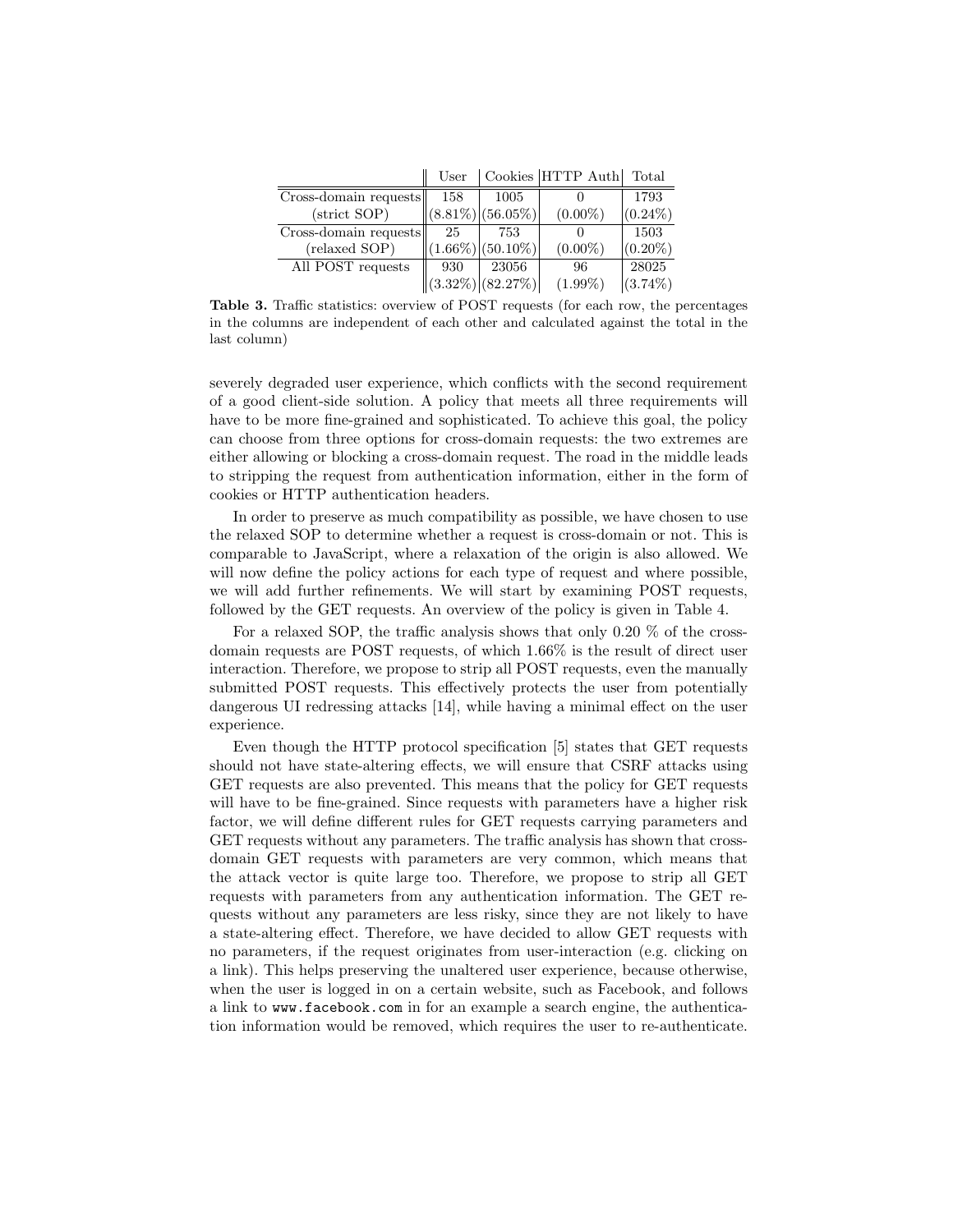GET requests without any parameters that are not the result of direct user interaction will be stripped to cover all bases. If such a request would depend on authentication information, a re-authentication will be necessary.

| Properties            |                                                                                                                                                      | Decision       |              |
|-----------------------|------------------------------------------------------------------------------------------------------------------------------------------------------|----------------|--------------|
|                       | Parameters                                                                                                                                           |                | <b>STRIP</b> |
| <b>SET</b>            | $\label{eq:nonlinear} \begin{array}{ l } \hline \text{No parameters} \textcolor{blue}{\mid} \textcolor{blue}{\text{Not User initiated}} \end{array}$ | User initiated | $ $ ACCEPT   |
|                       |                                                                                                                                                      |                | <b>STRIP</b> |
| $POST$ User initiated |                                                                                                                                                      | <b>STRIP</b>   |              |
|                       | Not User initiated                                                                                                                                   |                | <b>STRIP</b> |

Table 4. The secure default policy for cross-domain traffic

### 4 Mitigating malicious cross-domain requests

In the previous section we have determined a policy to counter CSRF attacks. The policy will be enforced by a few specific components, each with their own responsibility. One of these components is the policy information point (PIP), where all the available information is collected. This information can be leveraged by the policy decision point (PDP) to make a decision about a certain request. This decision is used by the policy enforcement point (PEP), which will provide active protection for the user. We have implemented this policy as CsFire, an extension<sup>2</sup> for Mozilla Firefox that incorporates each of these components. The technical details of CsFire will now be discussed.

#### 4.1 The Firefox architecture

Mozilla Firefox, the second most popular browser, comes with an open and extensible architecture. This architecture is fully aimed at accommodating possible browser extensions. Extension development for Firefox is fairly simple and is done using provided XPCOM components [21]. Our Firefox extension has been developed using JavaScript and XPCOM components provided by Firefox itself.

To facilitate extensions wishing to influence the browsing experience, Firefox provides several possibilities to examine or modify the traffic. For our extension, the following four capabilities are extremely important:

- Influencing the user interface using XUL overlays
- Intercepting content-influencing actions by means of the content-policy event
- Intercepting HTTP requests before they are sent by observing the http-onmodify-request event (This is the point where the policy needs to be enforced).
- Intercepting HTTP responses before they are processed by observing the http-on-examine-response event

<sup>2</sup> The extension can be downloaded from https://distrinet.cs.kuleuven.be/ software/CsFire/.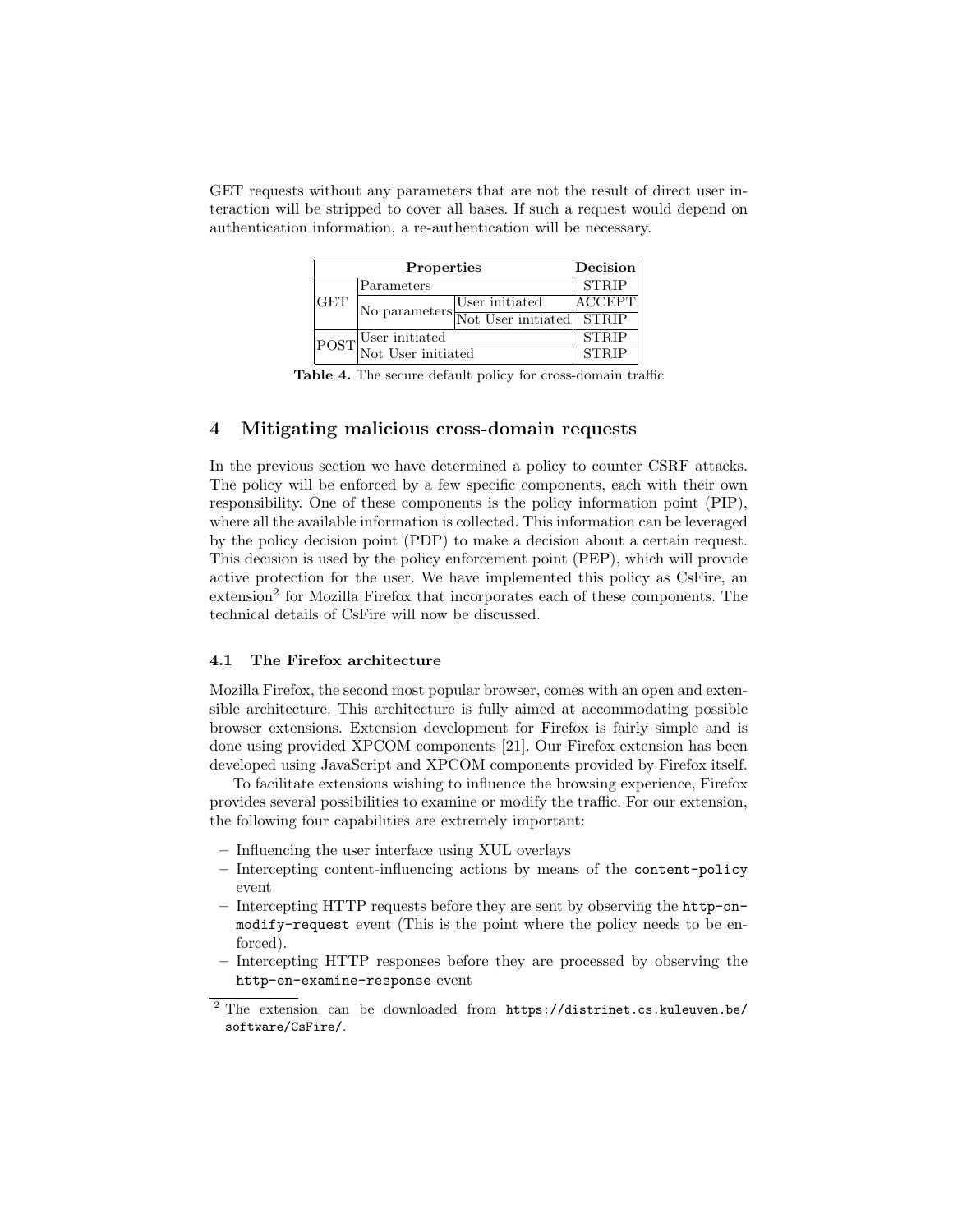#### 4.2 Policy enforcement in Firefox

When a new HTTP request is received, the PEP needs to actively enforce the policy to prevent CSRF attacks. To determine how to handle the request, the PEP contacts the PDP which can either decide to *allow* the request, *block* it or strip it from any authentication information.

Enforcing an allow or block decision is straightforward: allowing a request requires no interaction, while blocking a request is simply done by signaling an error to Firefox. Upon receiving this error message, Firefox will abort the request. Stripping authentication information is less straightforward and consists of two parts: stripping cookies and stripping HTTP authentication credentials. How this can be done will be explained in the following paragraphs.

Firefox 3.5 has introduced a private browsing mode, which causes Firefox to switch to a mode where no cookies or HTTP authentication from the user's database are used. Private browsing mode stores no information about surfing sessions and uses a separate cookie and authentication store, which is deleted upon leaving private browsing mode. Unfortunately, we were not able to leverage this private browsing mode to strip authentication information from crossdomain requests, due to some difficulties. The major setback is the fact that Firefox makes an entire context switch when entering private browsing mode. This causes active tabs to be reloaded in this private mode, which essentially causes false origin information and influences all parallel surfing sessions.

Another approach is to manually remove the necessary HTTP headers when examining the HTTP request, before it is sent out. This technique is very effective on the cookie headers, but does not work for authorization headers. These headers are either added upon receiving a response code of 401 or 407 or appended automatically during an already authenticated session. In the former case, the headers are available upon examining the request and can be removed, but in the latter case, they are only added after the request has been examined. Obviously, this poses a problem, since the headers can not be easily removed.

Investigating this problem revealed that to implement the private browsing mode, the Firefox developers have added a new load flag<sup>3</sup>, LOAD ANONYMOUS, which prevents the addition of any cookie or authorization headers. If we set this flag when we are examining the HTTP request, we can prevent the addition of the authorization header. This is not the case for the cookie header, but as mentioned before, the cookie header, which at this point is already added to the request, can be easily removed.

#### 4.3 Considerations of web 2.0

The difficulty of preventing CSRF can not necessarily be contributed to the nature of the attack, but more to the complex traffic patterns that are present in the modern web 2.0 context. Especially sites extensively using AJAX, single

<sup>&</sup>lt;sup>3</sup> Load flags can be set from everywhere in the browser and are checked by the Firefox core during the construction of the request.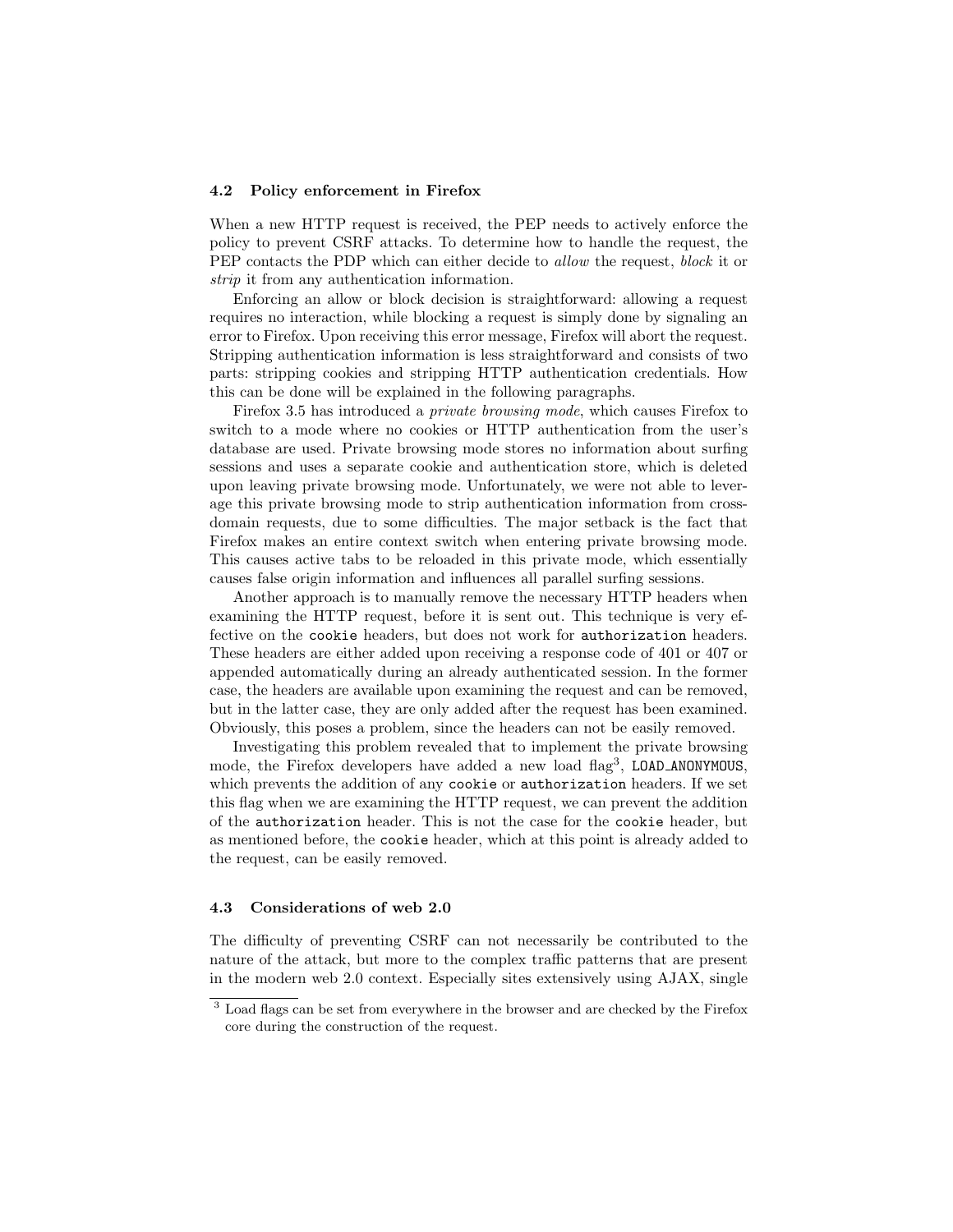sign-on (SSO) mechanisms or mashup techniques, which combines content of multiple different websites, make it hard to distinguish intended user traffic from unintended or malicious traffic. Web 2.0 techniques such as AJAX and SSO can be dealt with appropriately, but mashups are extremely difficult to distinguish from CSRF attacks. Our solution has no degrading effect on websites using AJAX and SSO, but can be inadequate on mashup sites depending on implicit authentication to construct their content.

A SSO session typically uses multiple redirects to go from the site the user is visiting to an SSO service. During these redirects, authentication tokens are exchanged. When the original site receives a valid authentication token, the user is authenticated. Since all these redirects are usually cross-domain, no cookies or HTTP authentication headers can be used anyway, due to the SOP restrictions implemented in browsers. The authentication tokens are typically encoded in the redirection URLs. Our extension is able to deal with these multiple redirects and does not break SSO sessions.

### 5 Server contributions to a more fine-grained policy

The policy up until now was completely based on information available at the client-side. Unfortunately, such a policy fails to reflect intentions of web applications, where cross-domain traffic may be desired in certain occasions. To be able to obtain a more fine-grained policy, containing per site directives about cross-domain traffic, we have introduced an optional server policy. This server policy can tighten or weaken the default client policy. For instance, a server can prohibit any cross-domain traffic, even if authentication information is stripped, but can also allow intended cross-domain traffic from certain sites.

The technical implementation of server-side policies are fairly straightforward: the server defines a cross-domain policy in a pre-determined location, using a pre-determined syntax. The policy syntax, which is based on JSON, is expressed in the ABNF metasyntax language  $[3]$  and is available online<sup>4</sup>. The policy is retrieved and parsed by the browser extension at the client side. The policy is used by the PDP when decisions about cross-domain traffic need to be made.

The server policy has been made as expressive as possible, without requiring too many details to be filled out. The server policy can specify whether the strict SOP or the relaxed SOP needs to be used. Next to this, a list of intended cross-domain traffic can be specified. This intended traffic consists of a set of origins and a set of destinations, along with the policy actions to take. We have also provided the option to specify certain cookies that are allowed, instead of stripping all cookies. Finally, we also allow the use of the wild card character \*, to specify rules for all hosts. An example policy can be found in Figure 1.

Technically, the server policy is enforced as follows: when the PDP has to decide about a certain request, the request is checked against the target server

 $^4$  http://www.cs.kuleuven.be/~lieven/research/ESSoS2010/serverpolicy-abnf. txt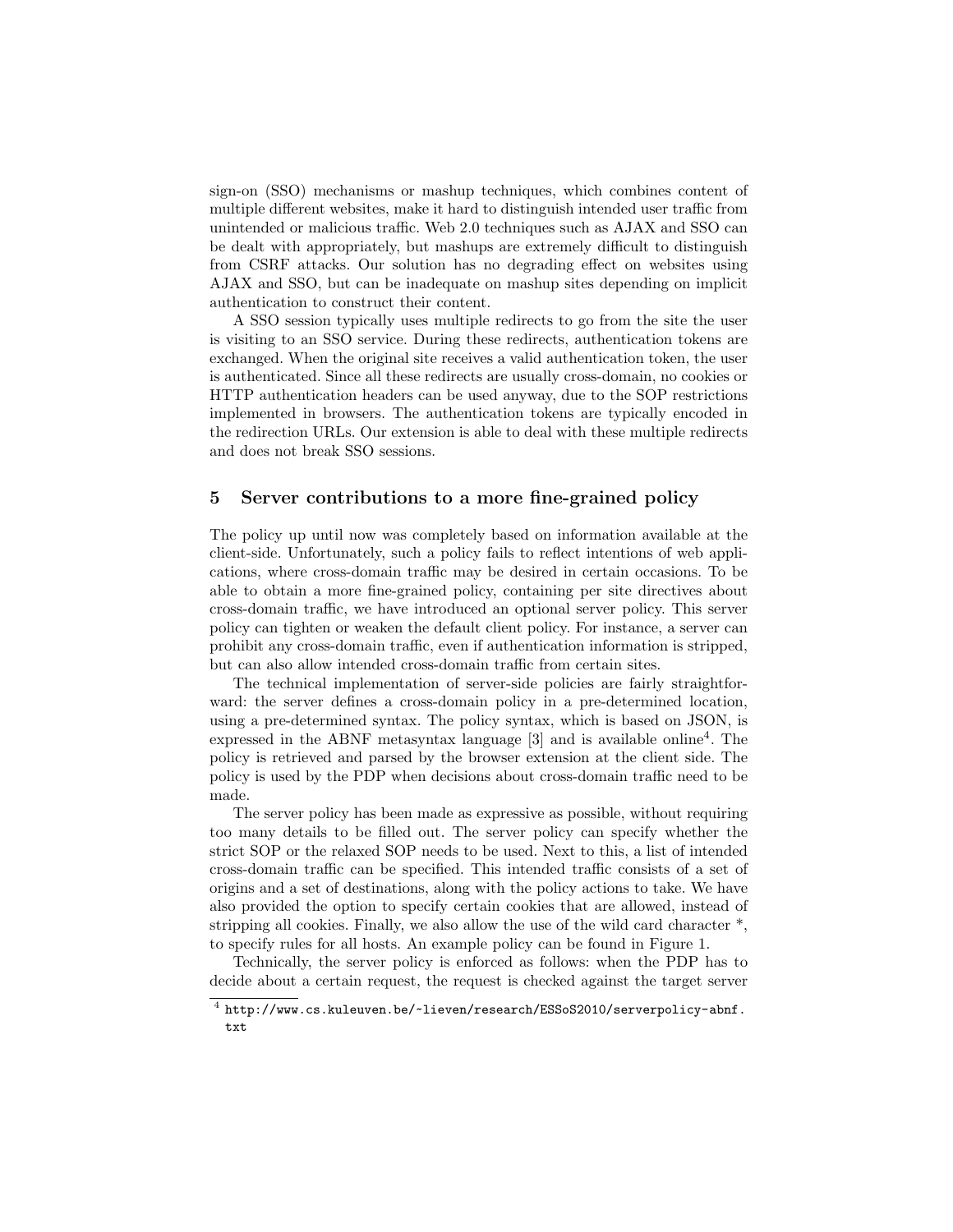```
{"strictDomainEnforcement": true,
"intendedCrossDomainInteraction": [
  {"blockHttpAuth": false,
   "blockCookies": false,
   "methods": ["*"],
   "cookieExceptions": [],
   "origins": [{
      "host": "www.ticket.com",
      "port": 443,
      "protocol": "https",
      "path": "/request.php" }],
   "destinations"= [{
      "port": 443,
      "protocol": "https",
      "path": "/confirm.php" }]},
  {"blockHttpAuth": true,
   "blockCookies": true,
   "methods": ["getNoParam"],
   "cookieExceptions": ["language"],
   "origins": [{ "host": "*" }]
  }]}
```
Figure 1. An example server policy

policy. If a match is found, the decision specified by the policy will be found. If no match is found, the request is handled by the default client policy.

At the time, the composition of the server policy and the *secure by default* client policy to a unified policy is very rudimentary. This needs to be refined, such that the server can introduce policy refinements, without severely compromising the client-side policy. These refinements are left to future research.

# 6 Evaluation

CSRF attacks, as described earlier, are cross-domain requests abusing the cached authentication credentials of a user, to make state-altering changes to the target application. Knowing whether a request is state altering or not, is very application specific and very hard to detect at the client-side. The solution we proposed in the previous sections, examines all cross-domain traffic (intended and unintended) and limits the capabilities of such cross-domain requests, thus also prevents CSRF attacks. The extension is evaluated using a testbed of specially created test scenarios, to confirm that the capabilities of cross-domain requests are indeed limited as specified by the policy. A second part of the evaluation is done by a group of test users, that have used the extension during their normal, everyday surfing sessions. This part of the evaluation will confirm that even though the extension intercepts all cross-domain traffic – and not only the CSRF attacks –, the user experience is not affected by this fact. We conclude by presenting a few complex scenarios, that have been tested separately.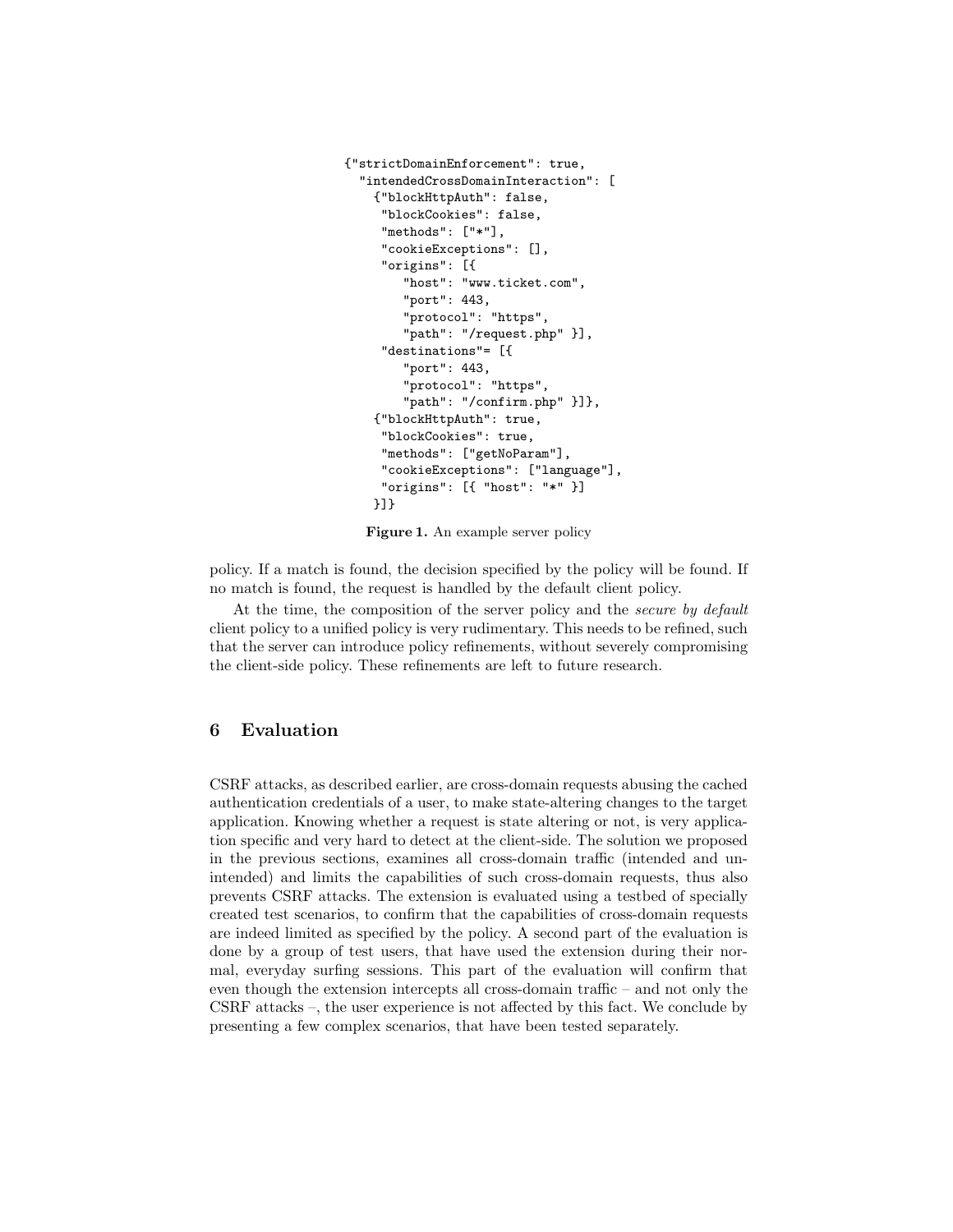#### 6.1 Extensive evaluation using the scenario testbed

To evaluate the effectiveness of CSRF prevention techniques, including our own solution, we have created a suite of test scenarios. These scenarios try to execute a CSRF attack in all different ways possible in the HTTP protocol, the HTML specification and the CSS markup language. The protocol and language specifications have been examined for cross-domain traffic possibilities. Each possible security risk was captured in a single scenario. Where applicable, a scenario has a version where the user initiates the request, as well as an automated version using JavaScript. For completeness, an additional JavaScript version using timeouts was created. In total, we have used a test suite of 59 scenarios. For requests originating from JavaScript, no scenarios are created, since these requests are typically blocked by the SOP.

Some highlights of these testing scenarios are redirects, either by the Location header, the Refresh header<sup>5</sup> or the meta-tag. For CSS, all attributes that use an URL as a value are possible CSRF attack vectors.

The extension has been evaluated against each of these scenarios. For every scenario, the CSRF attack was effectively prevented. Some scenarios conducted a hidden CSRF attack, in which case the user does not notice the attack being prevented. In case the attack is clearly visible, such as by opening a link in the current window, the user is presented with an authentication prompt for the targeted site. This is an altered user experience, but since an unwanted attack is prevented, this can not be considered a degradation of the surfing experience.

When discussing related work, these test scenarios will be used for the evaluation of other CSRF prevention solutions.

### 6.2 Real-life evaluation

A group of more than 50 test users, consisting of colleagues, students and members of the OWASP Chapter Belgium, has used CsFire with the policy as defined in this paper for over three months. The extension provides a feedback button, where users can easily enter a comment whenever they encounter unexpected effects. The results of a 1 month time slice are presented in Table 5. These numbers show that the extension has processed 1,561,389 requests, of which 27% was stripped of authentication credentials. The feedback logged by the users was limited to 3 messages, which was confirmed verbally after the testing period.

Apart from the transparent evaluation by a group of test users, certain specific scenarios have been tested as well. This includes the use of single sign-on services such as Shibboleth and OpenID. The use of typical web 2.0 sites such as Facebook or iGoogle was also included in the evaluation.

The only minor issue we detected, with the help of the feedback possibility of the extension, was with sites using multiple top-level domains. For instance, when Google performs authentication, a couple of redirects happen between several

<sup>5</sup> Even though the Refresh header is not part of the official HTTP specification, it is supported by browsers.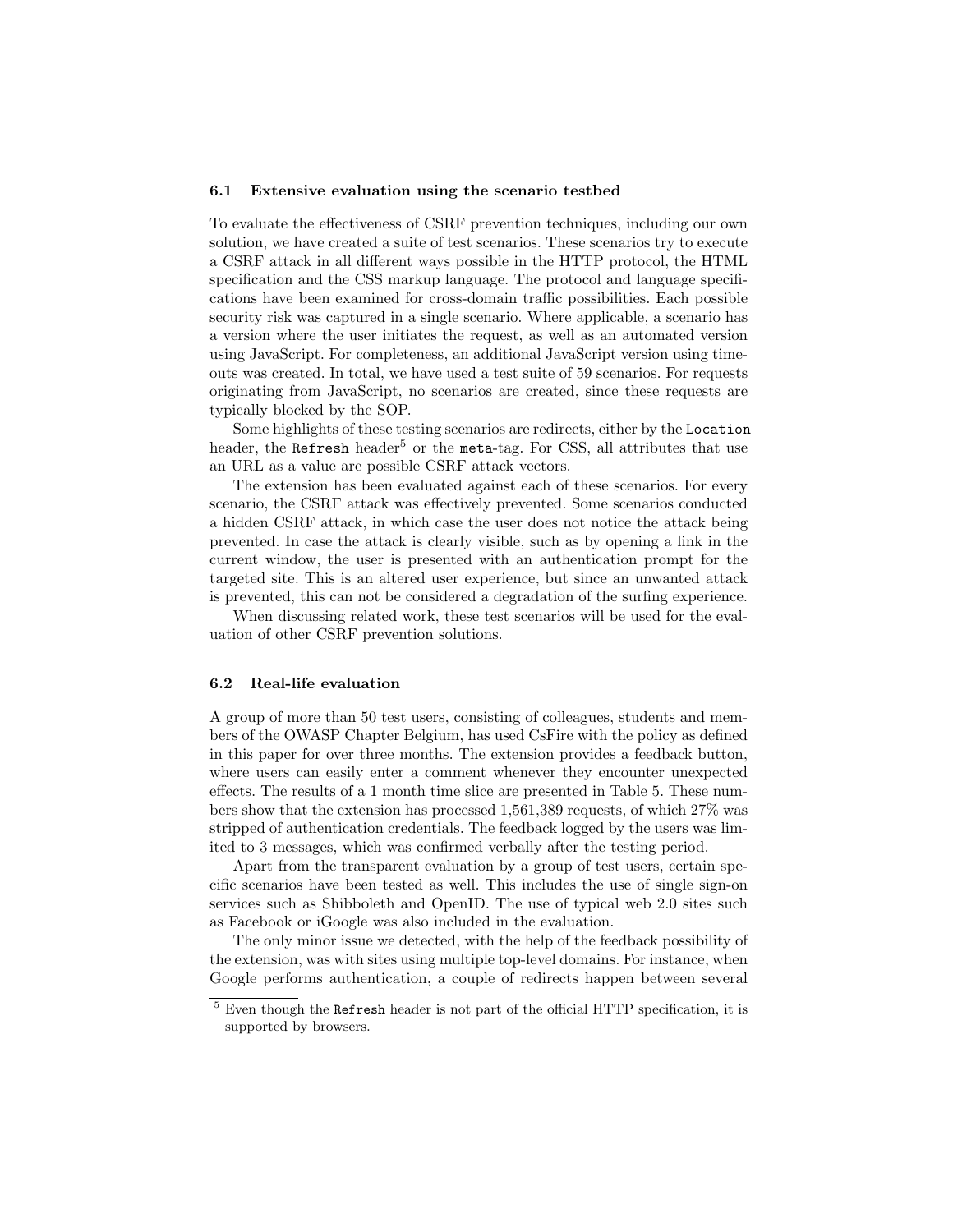| Number of processed requests 1,561,389 |         |
|----------------------------------------|---------|
| Number of ACCEPT decisions 1,141,807   |         |
| Number of BLOCK decisions              |         |
| Number of STRIP decisions              | 419,582 |
| Number of feedback messages            | з       |

Table 5. A 1 month time slice of evaluation data

google.com domains and the google.be domain. This causes certain important session cookies to be stripped, which invalidates the newly authenticated session. This problem occurs for example with the calendar gadget of iGoogle, as well as the login form for code.google.com. This issue has not been registered on other Google services, such as Gmail, or any other websites.

These issues show why it is very difficult for an autonomous client-side policy to determine legitimate cross-domain traffic from malicious cross-domain traffic. This problem shows the importance of a server-side policy, which could relax the client-side policy in such a way that requests between google.be and google.com would be allowed.

A side-effect from the way Firefox handles its tabs becomes visible when using multiple tabs to access the same website. If a user is authenticated in tab one, a session cookie has probably been established. If the user now accesses this site in another tab, using a cross-domain request, the cookies will be stripped. This will cause the sessions in both tabs to be invalidated, which is a minor degrading experience. This behavior is very application-specific, since it depends on the way the application handles authentication and session management. This behavior has been experienced on LinkedIn, but does not appear on Facebook or Wikipedia. This problem can be mitigated with the integration of tab-isolation techniques. Such techniques are not yet available for Mozilla Firefox, but are in place in Google Chrome [7] and Microsoft Gazelle [20].

# 7 Related work

In this section, we discuss CSRF protection mechanisms that where an inspiration to our solution: RequestRodeo and the Adobe Flash cross-domain policy. We also discuss two competing solutions: BEAP and RequestPolicy. Finally, we discuss *BEEP*, which proposes server-enforced policies, which can lead to future improvements of CSRF protection techniques.

RequestRodeo The work of Johns and Winter aptly describes the issues with CSRF and a way to resolve these issues [9]. They propose RequestRodeo, a client-side proxy which protects the user from CSRF attacks. The proxy processes incoming responses and augments each URL with a unique token. These tokens are stored, along with the URL where they originated. Whenever the proxy receives an outgoing request, the token is stripped off and the origin is retrieved. If the origin does not match the destination of the request, the request is considered suspicious. Suspicious requests will be stripped of authentication credentials in the form of cookies or HTTP authorization headers. RequestRodeo also protects against IP address based attacks, by using an external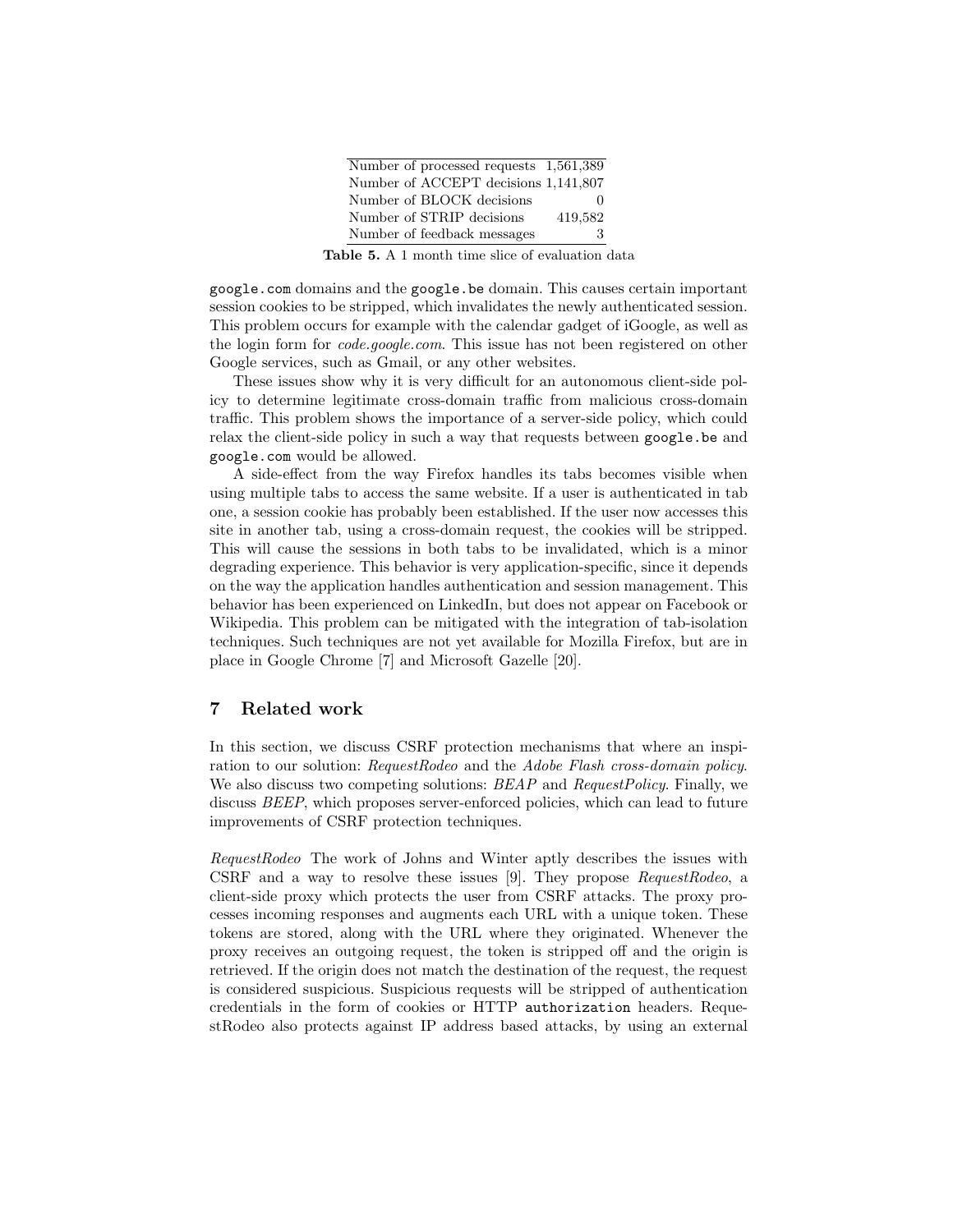proxy to check the global accessibility of web servers. If a server is not reachable from the outside world, it is considered to be an intranet server that requires additional protection. The user will have to explicitly confirm the validity of such internal cross-domain requests.

By stripping authentication credentials instead of blocking the request, RequestRodeo makes an important contribution, which lies at the basis of this work. Protecting against IP address based attacks is novel, and could also be added to our browser extension using the same approach. Johns and Winter do encounter some difficulties due to the use of a client-side proxy, which lacks context information. They also rely on a rewriting technique to include the unique token in each URL. These issues gain in importance in a web 2.0 world, where web pages are becoming more and more complex, which can be dealt with gracefully by means of a browser extension. Our solution is able to use full context information to determine which requests are authorized or initiated by a user.

Adobe Flash By default, the Adobe flash player does not allow flash objects to access content retrieved from other websites. By means of a server-provided configurable policy, Adobe provides the option to relax the secure by default policy [1]. The target server can specify trusted origins, which have access to its resources, even with cross-domain requests. This technique was a source of inspiration for our own server-provided policies.

One unfortunate side-effect with the Adobe cross-domain policy and the example above is that a lot of sites have implemented an allow all policy [23]. To obtain a secure unified policy, smart composition of client and server-provided policies is crucial.

BEAP (AntiCSRF) Mao, Li and Molloy present a technique called Browser-Enforced Authenticity Protection [14]. Their solution resembles our solution, in a sense that they also aim to remove authentication credentials and have implemented a Firefox extension. Their policy to determine suspicious requests is quite flexible and based on the fact that GET requests should not be used for sensitive operations. As this may hold in theory, practice tells us otherwise, especially in the modern web 2.0 world. GET requests not carrying an authorization header are not considered sensitive, which leaves certain windows of attack open. BEAP addresses one of these issues, namely UI redressing, by using a source-set instead of a single source, the origin of the page. All the origins in the set, which are the origins of all ancestor frames, need to match the destination of the new request before it is allowed.

We have tested the provided Firefox extension against various test scenarios. The extension only works effectively against cross-domain POST requests, which is an expected consequence of the protection policy they propose. Unfortunately, the provided extension does not remove the authorization header and only seems to remove the cookie header. Our solution proposes a more realistic and more secure policy, and contributes technically by providing a clean way to actually remove an authorization header in Firefox.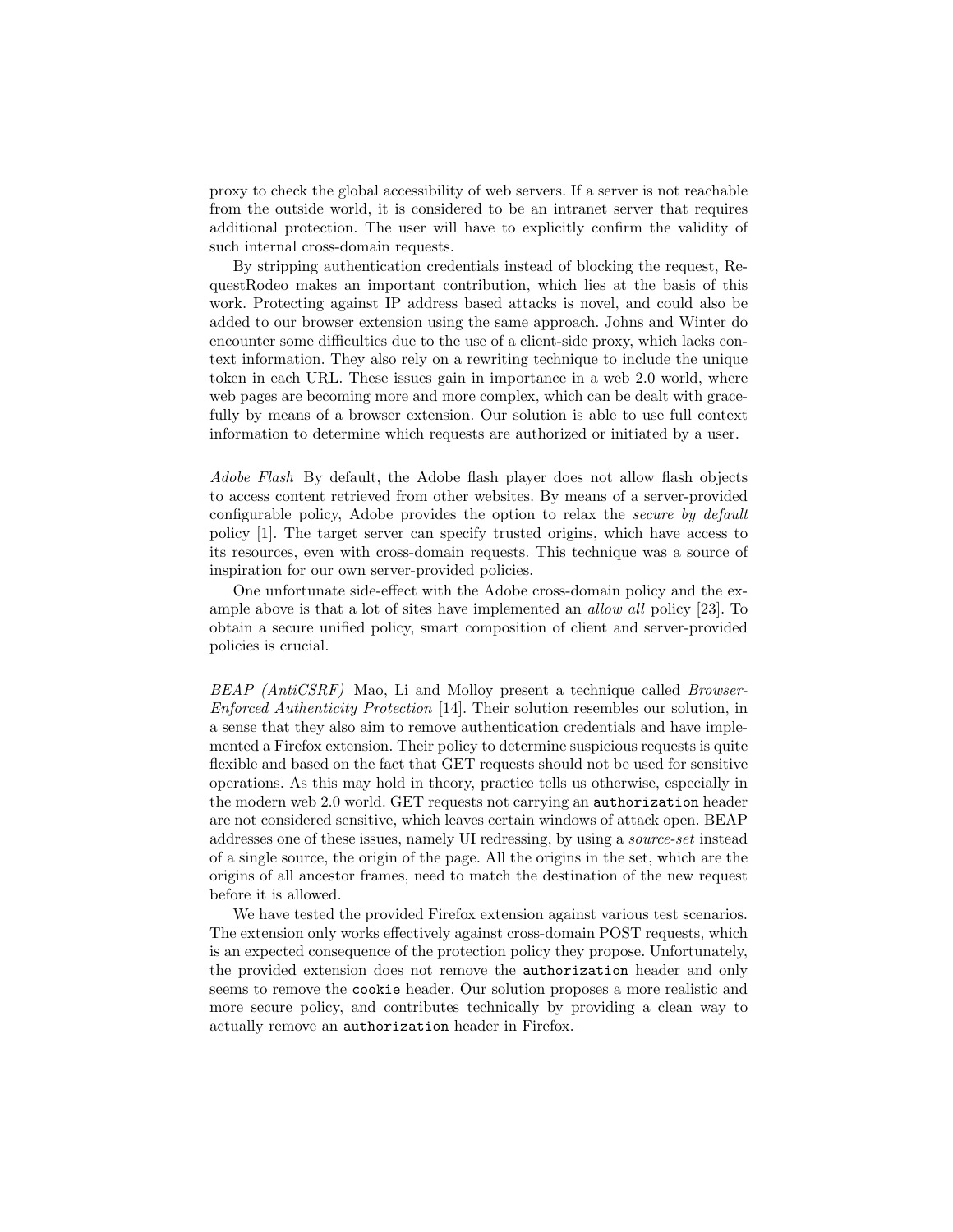RequestPolicy Samuel has implemented a Firefox extension against CSRF attacks [18]. RequestPolicy is aimed at fully preventing CSRF attacks, which is realized by blocking cross-domain traffic, unless the sites are whitelisted. The criteria used to identify suspicious cross-domain traffic are user interaction and a relaxed SOP. Whenever a user is directly responsible for a cross-domain request, by clicking on a link or submitting a form, the request is allowed. Otherwise, traffic going to another domain is blocked. the extension allows a way to add whitelisted sites, such that traffic from  $x$ , com is allowed to retrieve content from y.com. By default, the extension proposes some whitelist entries, such as traffic from facebook.com to fbcdn.com.

When testing the RequestPolicy extension against our test scenarios, we found that almost all CSRF attacks are effectively blocked. Only the attacks which are caused by direct user interaction succeeded, which was expected. Unfortunately, when testing the extension by surfing on the internet, our experience was severely degraded. For starters, opening search results on Google stopped working. The cause for this issue is that clicking a search result actually retrieves a Google page<sup>6</sup>, which uses JavaScript to redirect the user to the correct website. This JavaScript redirect is considered suspicious and therefore blocked. Apart from the Google issue, other sites suffered very noticeable effects. For instance, the popular site slashdot.org suffers major UI problems, since the stylesheet is loaded from a separate domain. These issues do not occur in our solution, since we only strip authentication information, instead of completely blocking cross-domain traffic.

BEEP Jim, Swamy and Hicks propose Browser-enforced Embedded Policies, which uses a server-provided policy to defeat malicious JavaScript. They argue that the browser is the ideal point to prevent the execution of malicious scripts, since the browser has the entire script at execution time, even if it is obfuscated or comes from multiple sources. Their solution is to inject a protection script at the server, which will be run first by the browser and validates other scripts.

Such a server-provided but client-enforced technique is very similar to our solution, which is able to use server-provided policies and enforces security at the client-side. The solution proposed in BEEP can be an inspiration to work towards unified client-server CSRF protection mechanisms.

# 8 Conclusion

We have shown the need for an autonomous client-side CSRF protection mechanism, especially since the already existing server-side protection mechanisms fail to get widely adopted and the available client-side solutions do not suffice. We have provided an answer to this requirement with our client-side browser extension which effectively protects the user from CSRF attacks. A predefined policy

<sup>6</sup> When investigating this issue, not much information about this issue was found. We have noticed that this effect does not happen consistently, but have not found any logic behind this Google behavior.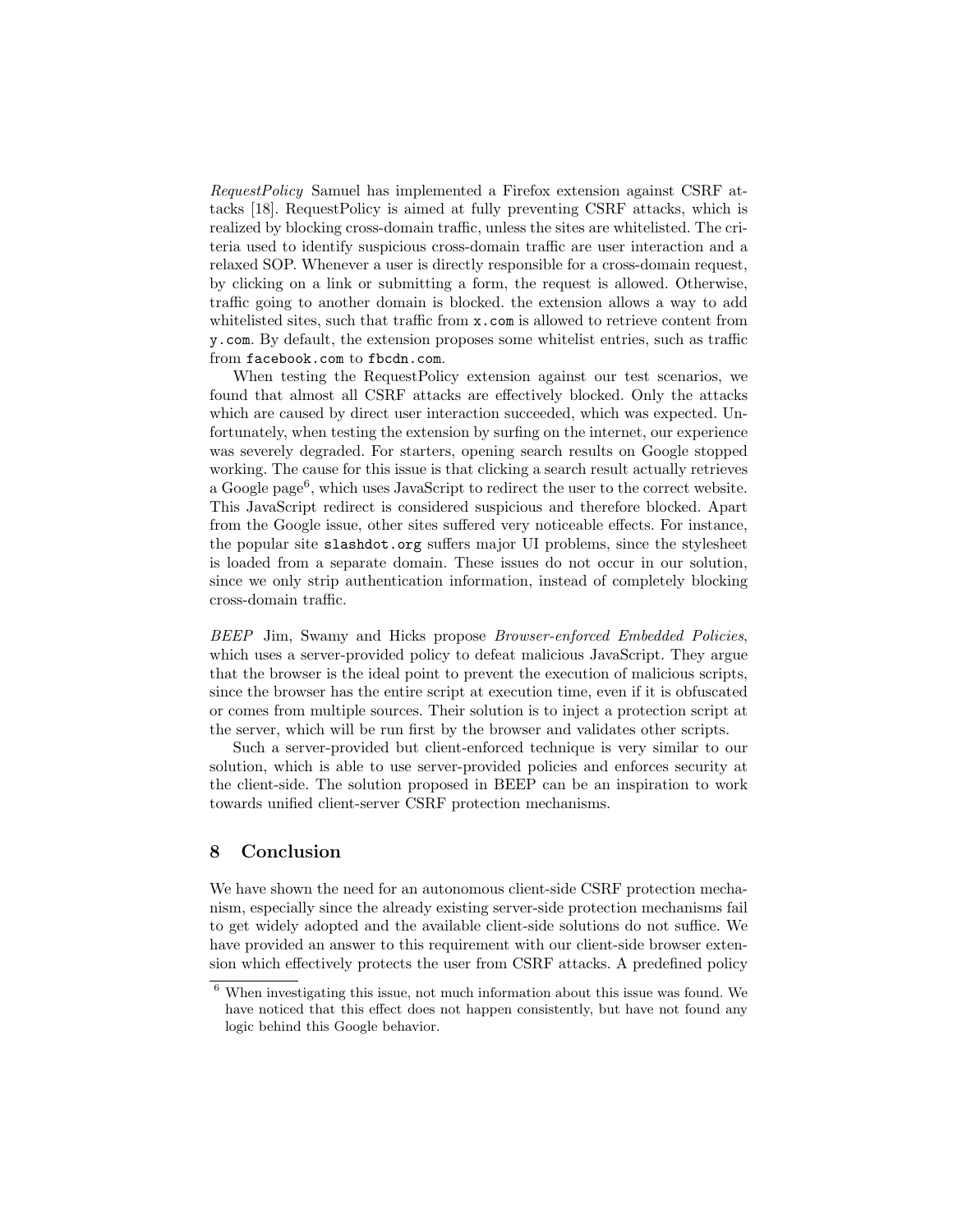is used to determine which cross-domain requests need to be restricted, by either blocking the request or stripping the request from authentication credentials.

This work builds on preliminary results presented in an earlier paper, but presents much more detailed results in every section. We have conducted an extensive traffic analysis, which resulted in a number of request properties that can be used to determine the appropriate policy action for a cross-domain request. The predefined client-side policy uses these fine-grained criteria to achieve a policy that protects the user, without influencing the user experience in a negative way. In case cross-domain traffic is intended, which is not known by the client, servers can provide a cross-domain policy specifying which cross-domain requests are allowed. The browser extension merges both the client-side policy and the server-provided policy, to preserve the available protection mechanisms but also to offer as much flexibility as possible.

The policy and the enforcement mechanism have been thoroughly evaluated against CSRF attack scenarios, which cover all possibilities to mount a CSRF attack using HTTP, HTML or CSS properties. We have also collected results from a group of test users, which have actively used the extension during their normal surfing sessions. Finally, we have evaluated the extension against a few complex scenarios, such as sites using a single sign-on (SSO) mechanism or mashup techniques. Aside from one minor issue with sites spanning multiple top-level domains, no degrading effects where monitored, while all CSRF attack scenarios where successfully prevented. Even on mashup sites and sites using SSO mechanisms, no problems where detected.

The solution in this paper is not yet perfect and there is still room for improvement. Future research will focus on the refinement of the composition of a client-side policy and server-provided policies. The policies need to be extended to include other traffic besides GET and POST. Finally, the use of other authentication mechanisms, such as for instance SSL authentication, needs to be further investigated to prevent CSRF attacks abusing such credentials.

# Acknowledgements

This research is partially funded by the Interuniversity Attraction Poles Programme Belgian State, Belgian Science Policy, IBBT and the Research Fund K.U. Leuven.

We would also like to thank our colleagues, students and members of the OWASP Chapter Belgium, who volunteered to collect traffic information and test CsFire.